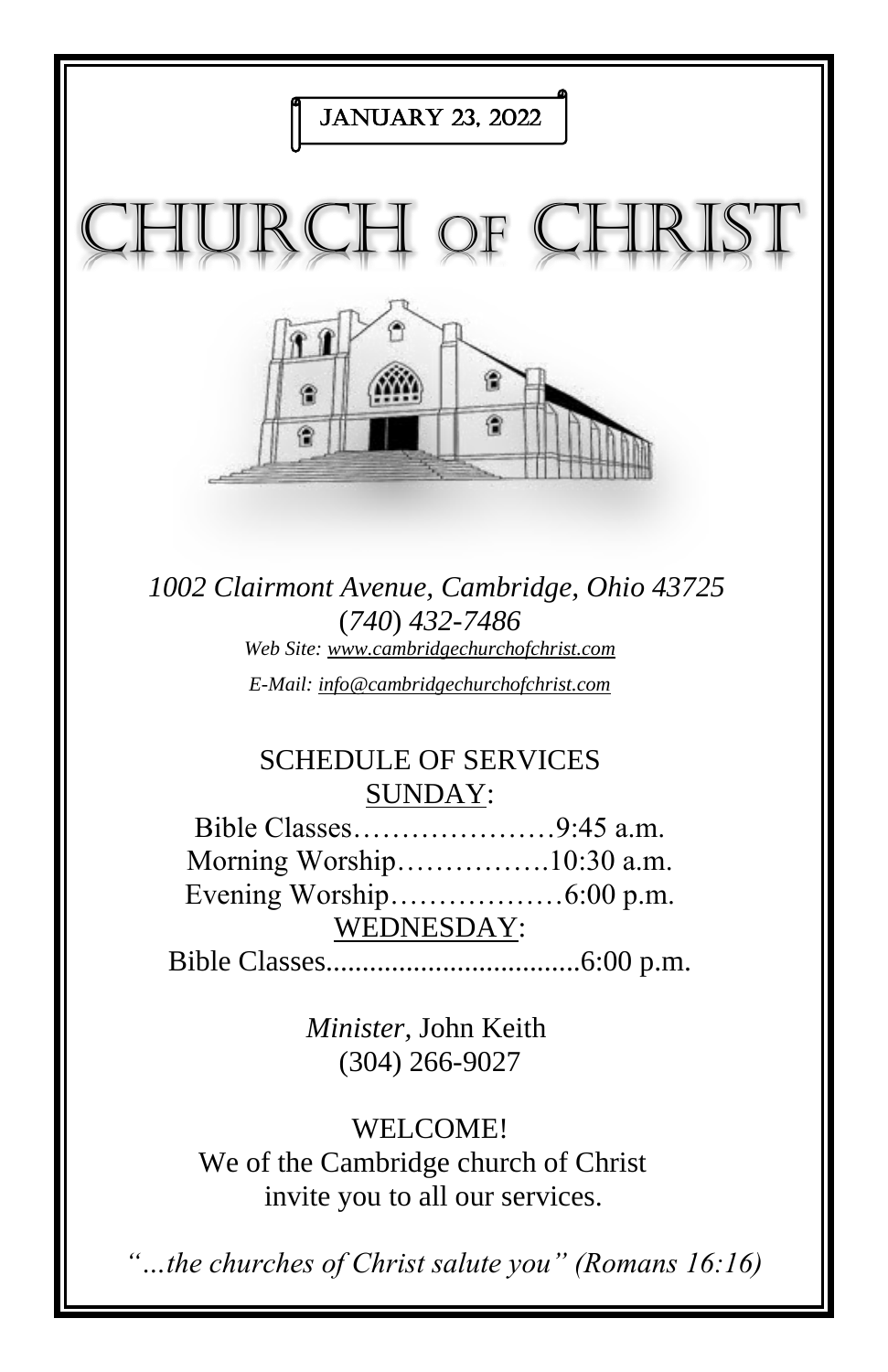## **REVIVE US AGAIN**

#### **INTRODUCTION**:

- 1. I suppose everyone at one time, or another feels as though life is overwhelming them.
- 2. The psalmist encouraged the returning Israelites: "Wilt thou not revive us again: that thy people may rejoice in thee" (Psa. 85:6)?
- 3. When you and I become discouraged, we need to turn our attention to the words of inspired Scripture— Deut. 10:12-13.

### **I. RIGHT ATTITUDE- "Fear the LORD thy God"**.

- A. "Fear"; not "fear" like from a horror movie; but fear that prompts right conduct/obedience.
	- 1. Same word Adam used: (Gen. 3:10); Hebrew mid-wives (Exo. 1:17).
	- 2. "Fear" does not merely mean "respect" (1 Jn. 4:18b).
- B. When There Is No Fear of God (Rom. 3:10-18).
- C. When There Is Proper Fear of God:
	- 1. Man will walk as the Lord directs (Ecc. 12:13).
	- 2. The church will grow (Acts 9:31).
	- 3. Christians become stronger (2 Cor. 7:1).

#### **II. RIGHT DIRECTION- "Walk in all His ways"**.

- A. There Are No Lateral Movements With the Lord (Dt. 5:32).
- B. We are walking with the Lord, or against Him (Mt. 12:30).
- C. We Are Walking In His or Our Own Way (Jer. 10:23).

#### **III. RIGHT AFFECTION- "Love Him"**.

- A. A Direct Command (Dt. 6:5; cf. Mt. 22:37).
- B. How Can An Emotion Be Commanded? (Tit. 2:3-4).
- C. Do not confuse the *emotion* of love with the *action* of love.
	- 1. John 3:16— God loved and gave.
	- 2. John 14:15—we love and keep His commandments

#### **IV. RIGHT BEHAVIOR- "Serve the LORD…"**

A. One the best ways to divert the focus from our own problems is to serve others. Example of Israel (35:4f; 36:2-7; Psa. 122:1).

#### **V. RIGHT ACTION- "Keep the commands".**

- A. "Keep": to keep, tend, watch over, retain (cf. Gen. 17:9).
	- 1. We are talking about "obedience"! (cf. Ecc. 12:13).
	- 2. Angel of Jehovah to Abraham (Gen. 22:18).
- B. Obedience has always been a condition for accountable man—Adam & Eve (Gen. 1:28; 2:17).
- C. Obedience continues to be a condition today.
	- 1. The commands from the Lord do not "grandfather" out; Patriarchs (Gen. 17:9); Mosaic (Exo. 12:14); Christian age—Rev. 2:10.
	- 2. It is only right that we act upon God's commands (Rom. 2:2; 2:5-6).

**CONCLUSION**: I urge you to keep the commandments of the LORD; do not allow yourself to be lulled into apathy. Let us all be united once more in that beautiful hereafter once the trumpet of the Lord has sounded, and time is no more.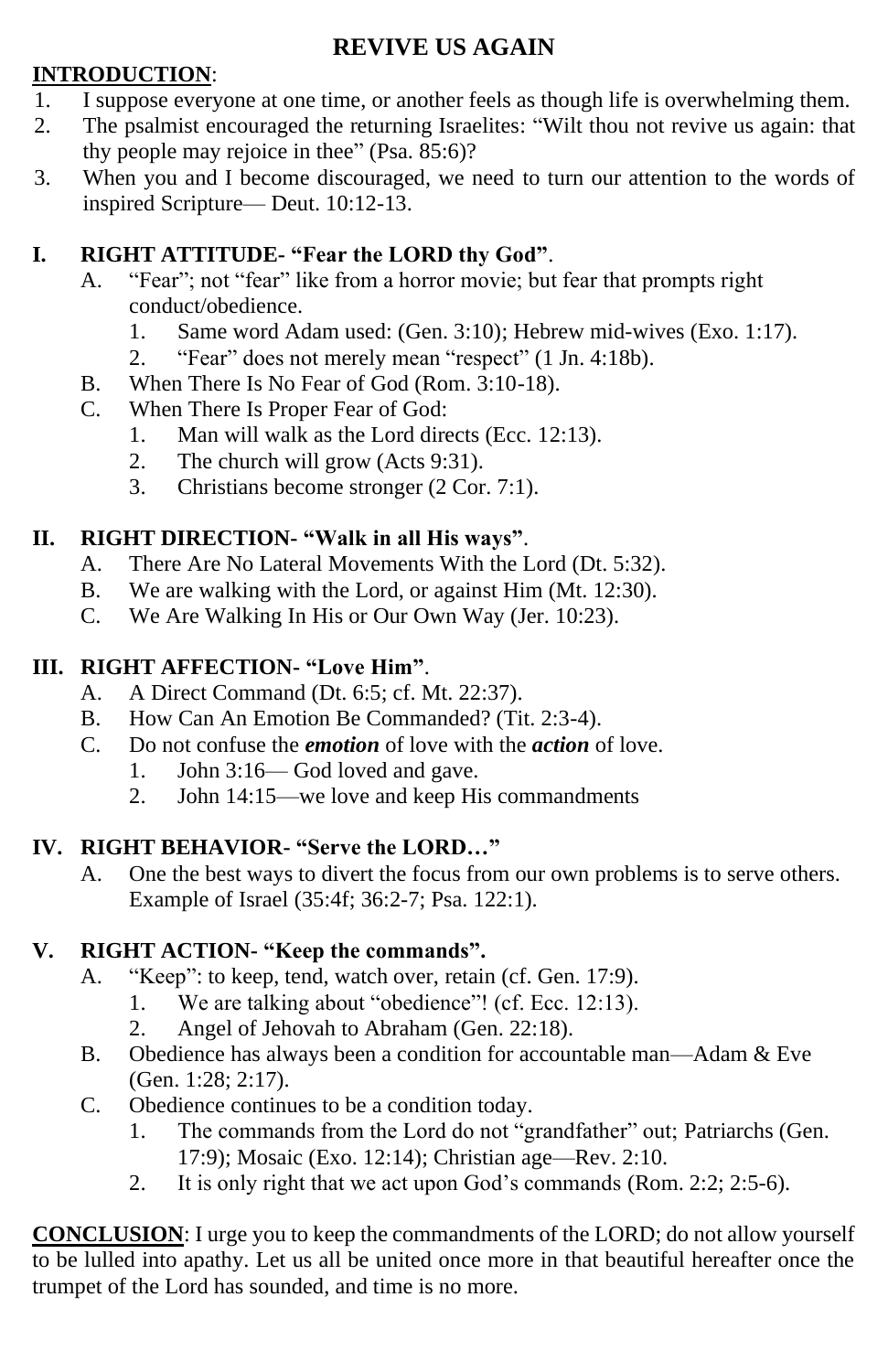## **THE LONGSUFFERING OF GOD.**

The apostle Peter tells us that the Lord "is longsuffering toward us, not willing that any should perish but that all should come to repentance" (2 Peter 3:9). Those who understand this verse find great comfort in his words, and so we should. The word "longsuffering", as used in this context means, "to be patient in bearing the offenses and injuries of others; to be mild and slow in avenging" (Thayer's).

When we recognize that when we sin it is an offense to, and against God, we should be passionately grateful that Jehovah God is, indeed, longsuffering toward us, especially since at the very moment of sin, we deserve death (Romans 6:23). Add to this that as Sovereign of the universe God has every right to execute immediate judgement upon us. Can we not then more fully appreciate His mercy and grace towards us?

God has a long history of being patient with His human creation. Peter spoke about the "Divine longsuffering [which] waited in the days of Noah, while *the* ark was being prepared, in which a few, that is, eight souls, were saved through water" (2 Peter 3:20). Jehovah declared His patience to Moses on Mount Sinai saying, "The LORD, the LORD God, merciful and gracious, longsuffering, and abounding in goodness and truth" (Exodus 34:6). These are but two examples from Scripture; many more exist.

The blessed longsuffering of God, however, has led some to conclude that God did not really mean what He said about casting unrepentant sinners into eternal damnation, and this is partly why Peter recorded what he did in 2 Peter 3:9. The first part of the verse reads: "The Lord is not slack concerning His promise, as some count slackness…" Literally, "the Lord does not delay regarding His promise as some count slowness". The promise to which Peter refers is the promise of the Lord's return, as he pointed out a few verses earlier: "knowing this first: that scoffers will come in the last days, walking according to their own lusts, and saying, 'Where is the promise of His coming? For since the fathers fell asleep, all things continue as *they were* from the beginning of creation'" (2 Peter 3:3-4).

They were afflicted with the same spiritual malady as those in Solomon's day when he wrote, "Because the sentence against an evil work is not executed speedily, therefore the heart of the sons of men is fully set in them to do evil" (Ecclesiastes 8:11). Many today—even some Christians—are so afflicted.

"Do not be deceived, God is not mocked; for whatever a man sows, that he will also reap" (Galatians 6:7). The judgement will come, and we cannot escape it. God is being longsuffering right now, but we know neither the time of our death nor of the Lord's return. Do not gamble with your soul! Repent of your sins (Acts 17:30), confess your faith in Christ (Romans 10:9-10) and get yourself baptized for the remission of your sins (Acts 2:38; 22:16) TODAY! —*JK*.